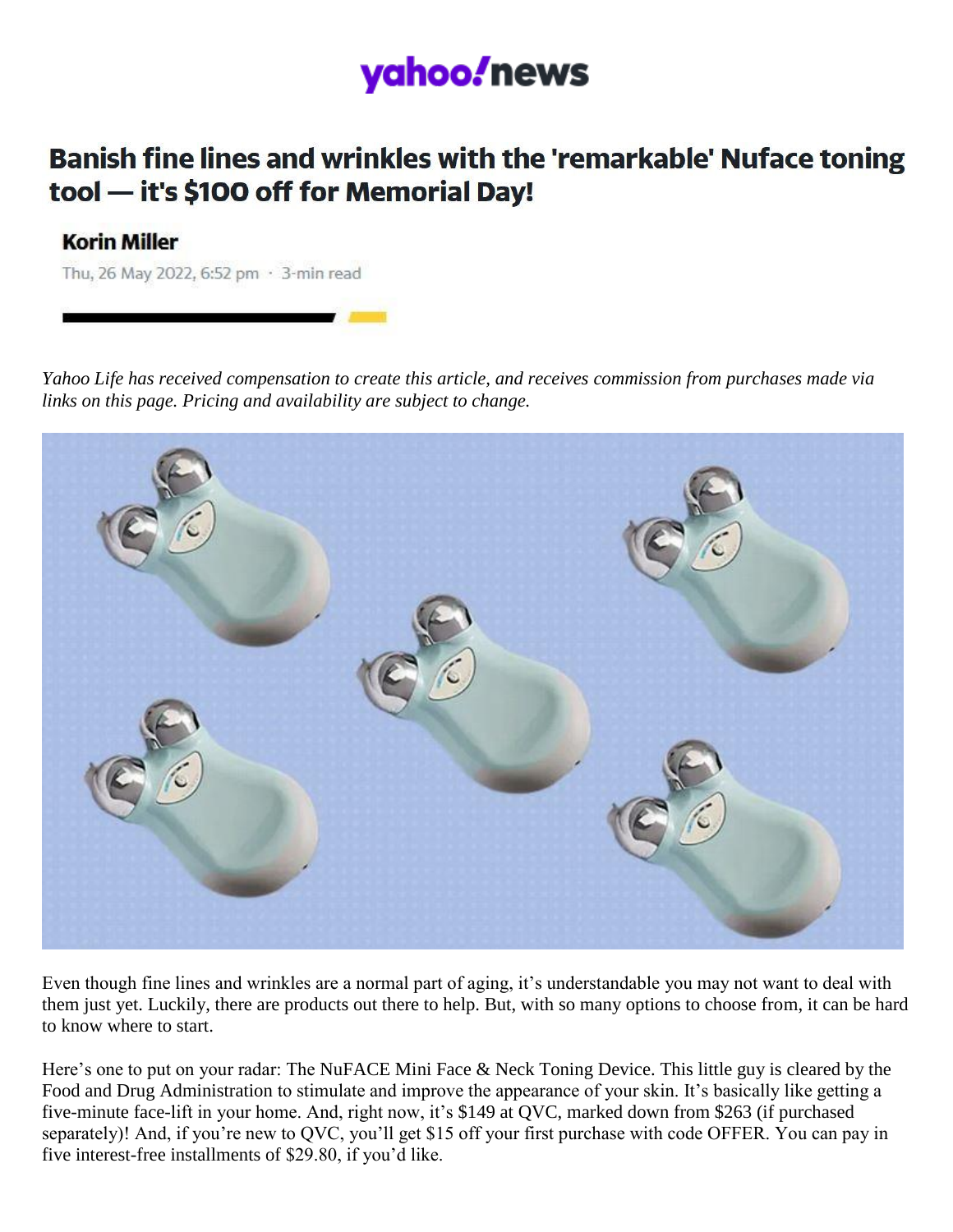The device uses microcurrent technology to firm up the appearance of your jowls, jawline, cheeks, eyebrows and forehead. And—get this—dermatologists use this technology, too.

"Microcurrents have long been used in health care for its regenerative benefits to enhance wound healing and strengthen muscles," Dr. Joshua Zeichner, a New York City board-certified dermatologist, tells Yahoo Life. "The low level electrical current may help strengthen the foundation of the skin by stimulating collagen and improve muscle tone under the skin."

Microcurrents work by "stimulating skin cells to turn over in a more controlled fashion and causing small injuries to collagen fibers, inducing them to repair and tighten," Dr. Gary Goldenberg, an assistant clinical professor of dermatology at the Icahn School of Medicine at Mount Sinai in New York City, tells Yahoo Life.

Zeichner say he usually recommends using microcurrent devices along with products that contain retinol and antioxidants. And, he says, microcurrents tend to work well "across all skin types, making them a useful option for people who are sensitive and cannot tolerate traditional skin care treatments."

Just a heads up: This is typically something that will give you results over time, not right away. "Results are modest and best achieved with long term use," Zeichner says. "Look at microcurrent treatments like training for a marathon. You need to do it every day to reap the long term benefits in the end."

While Goldenberg says that devices that are used at your dermatologist's office are usually able to produce stronger currents for better results, you probably don't want to be schlepping in to see your doctor on a regular basis. The NuFACE Mini can help you out in between in-office appointments.



\$149 \$263 at QVC

ics/coronavirus-news/